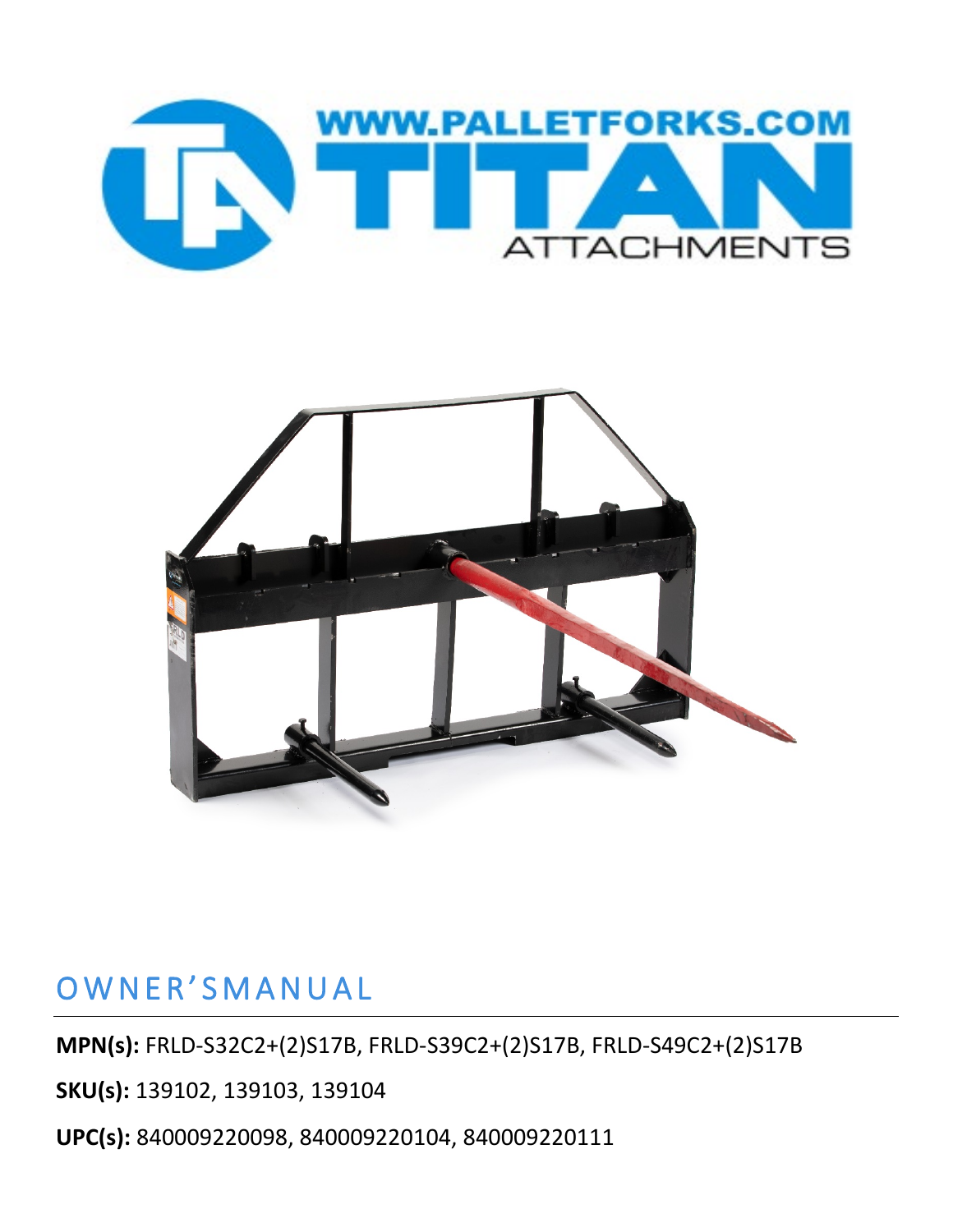

| <b>ITEM</b> | <b>DESCRIPTION</b>                       | <b>QTY</b> |
|-------------|------------------------------------------|------------|
| (1)         | <b>48" FRLD FRAME</b>                    |            |
| (2)         | OPTIONAL 32", 39", or 49" SPEAR WITH NUT |            |
| (3)         | <b>S17-B - STABALIZER SPEAR BLACK</b>    |            |